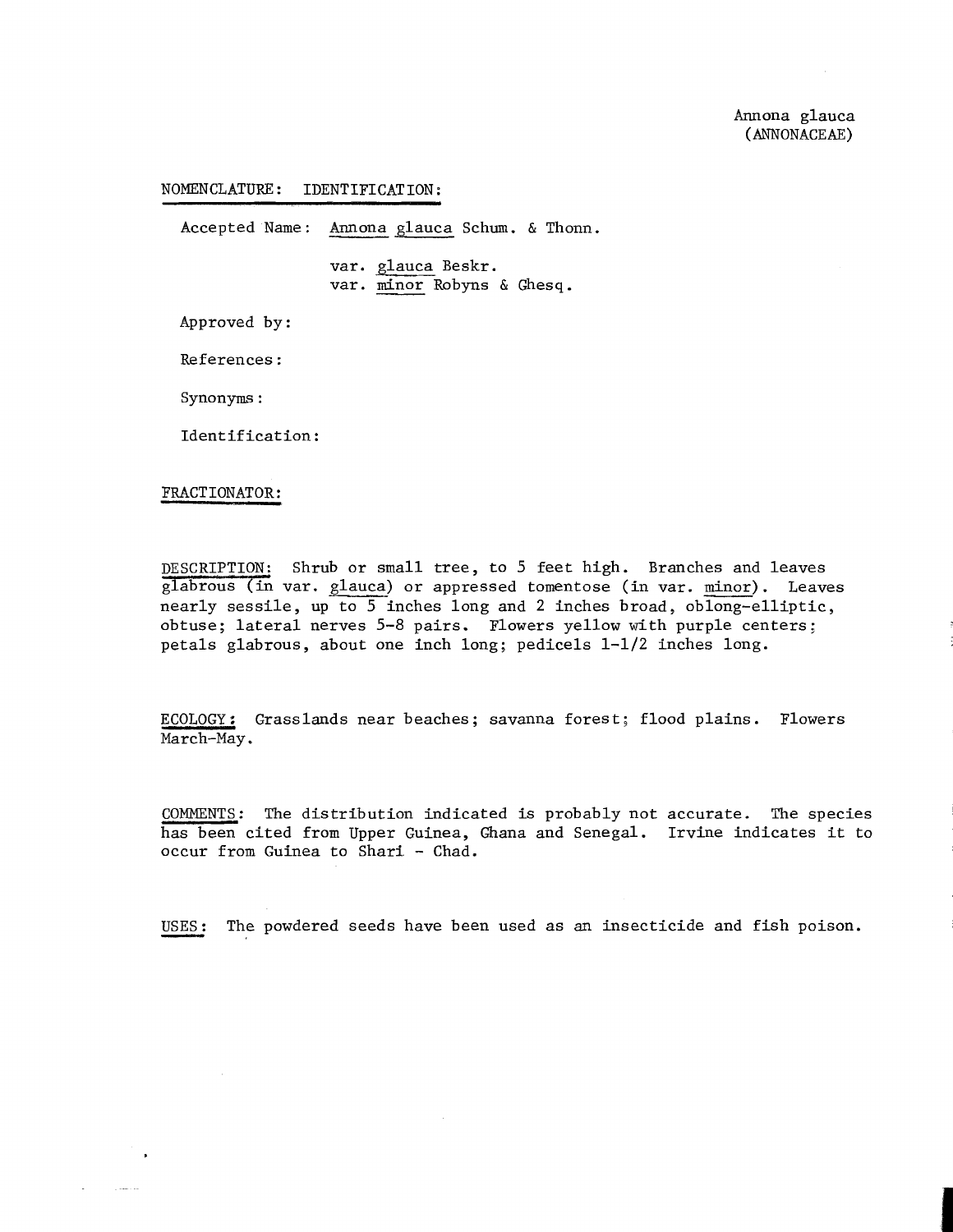## ACTIVITY DATA IN Annona:

 $\mathcal{L}^{\text{max}}_{\text{max}}$  ,  $\mathcal{L}^{\text{max}}_{\text{max}}$ 

 $\sim 10^{11}$ 

 $\sim 10^7$ 

 $\sim 100$ 

| A. acuminata    | KB     | $\mathbf C$ | Wa11     |
|-----------------|--------|-------------|----------|
| A. ambotay      | KB     | $\mathbf C$ |          |
| A. arenaria     | KB     | $\mathbf C$ | Wall     |
| A. cacans       | PS     | $\mathsf C$ | Wall     |
| A. cordifolia   | KB     | $\mathbf C$ |          |
| A. excellens    | KB, PS | $\mathbf C$ |          |
| A. glabra       | KB     | $\mathsf C$ |          |
| A. glauca       | KB     | C           |          |
| A. montana      | PS, KB |             | Wall     |
| A. muricata     | KB     | DT          | Kupchan  |
| A. purpurea     | KB     | C           | Jacobson |
| A. reticulata   | KB, PS | C           | Warthen  |
| A. senegalensis | ΚB     | ${\rm DN}$  | Kupchan  |
| A. squamosa     | KB     | C           | Dhar     |

 $\mathcal{A}_{\mathcal{A}}$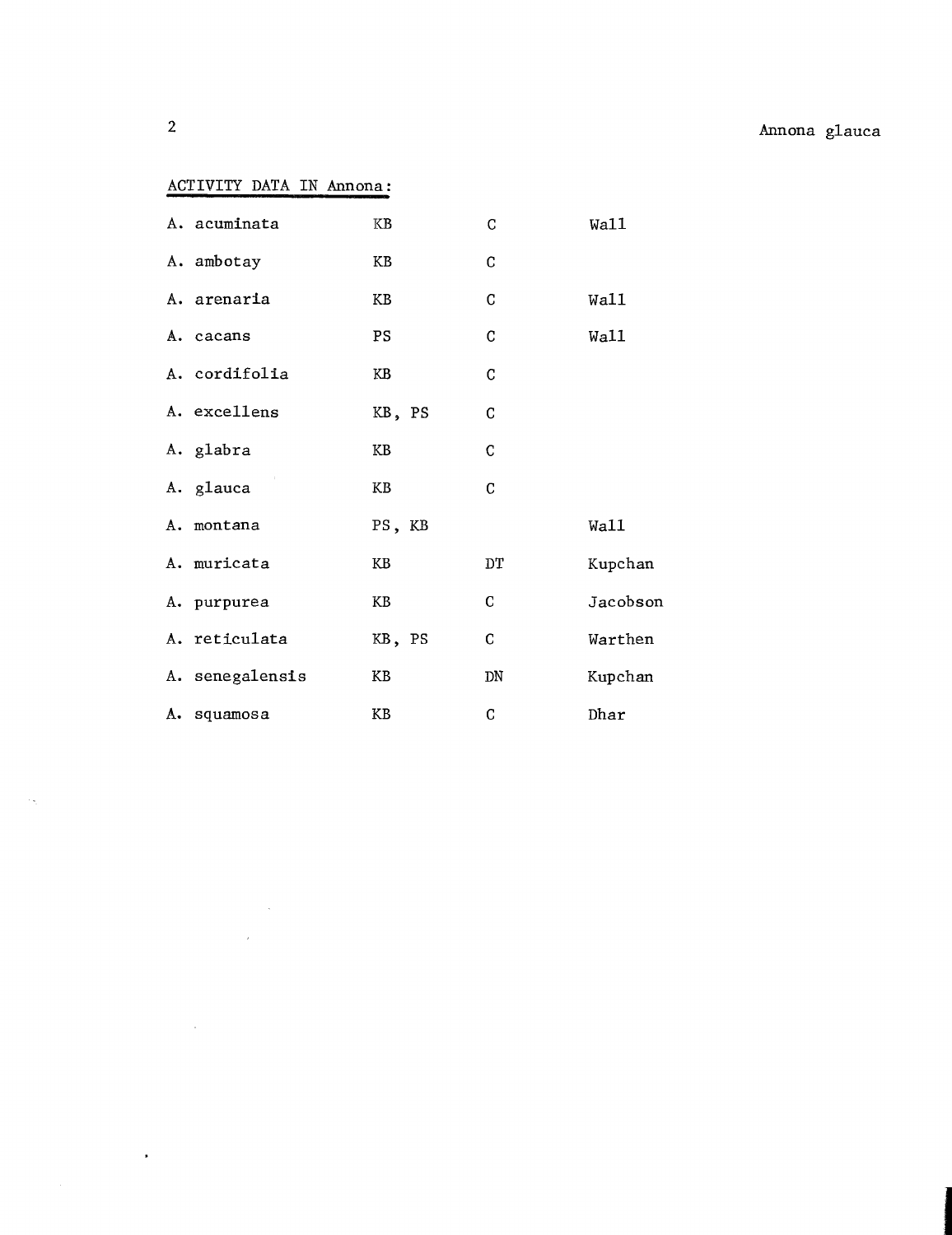## REFERENCES :

- Berhaut, J., 1971. Flore Illustree du Senegal. Govt. of Senegal; Tome I: 296-297.
- Hutchinson, J. & J.M. Dalziel, 1954. Flora of West Tropical Africa. Second Edition Revised by R.W.J. Keay. Crown Agents for Oversea Govts. & Administrations; Vol.  $1(1)$ : 52.
- Irvine, F.R., 1961. Woody Plants of Ghana with special reference to their uses. Oxford Univ. Press; p. **3.**

PREPARED BY: R. W. Spjut DATE: June 21, 1977

 $\bullet$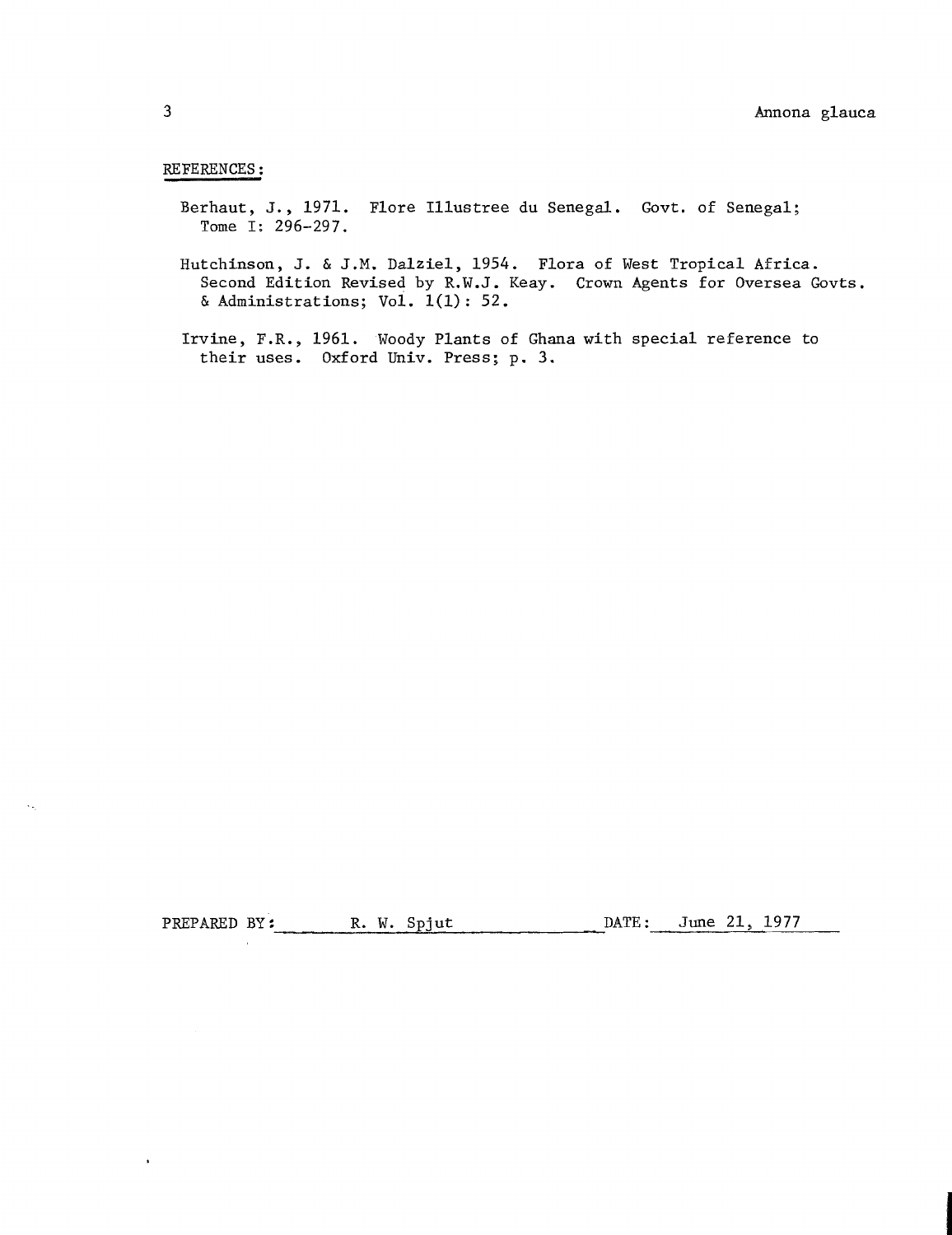Annona glauca